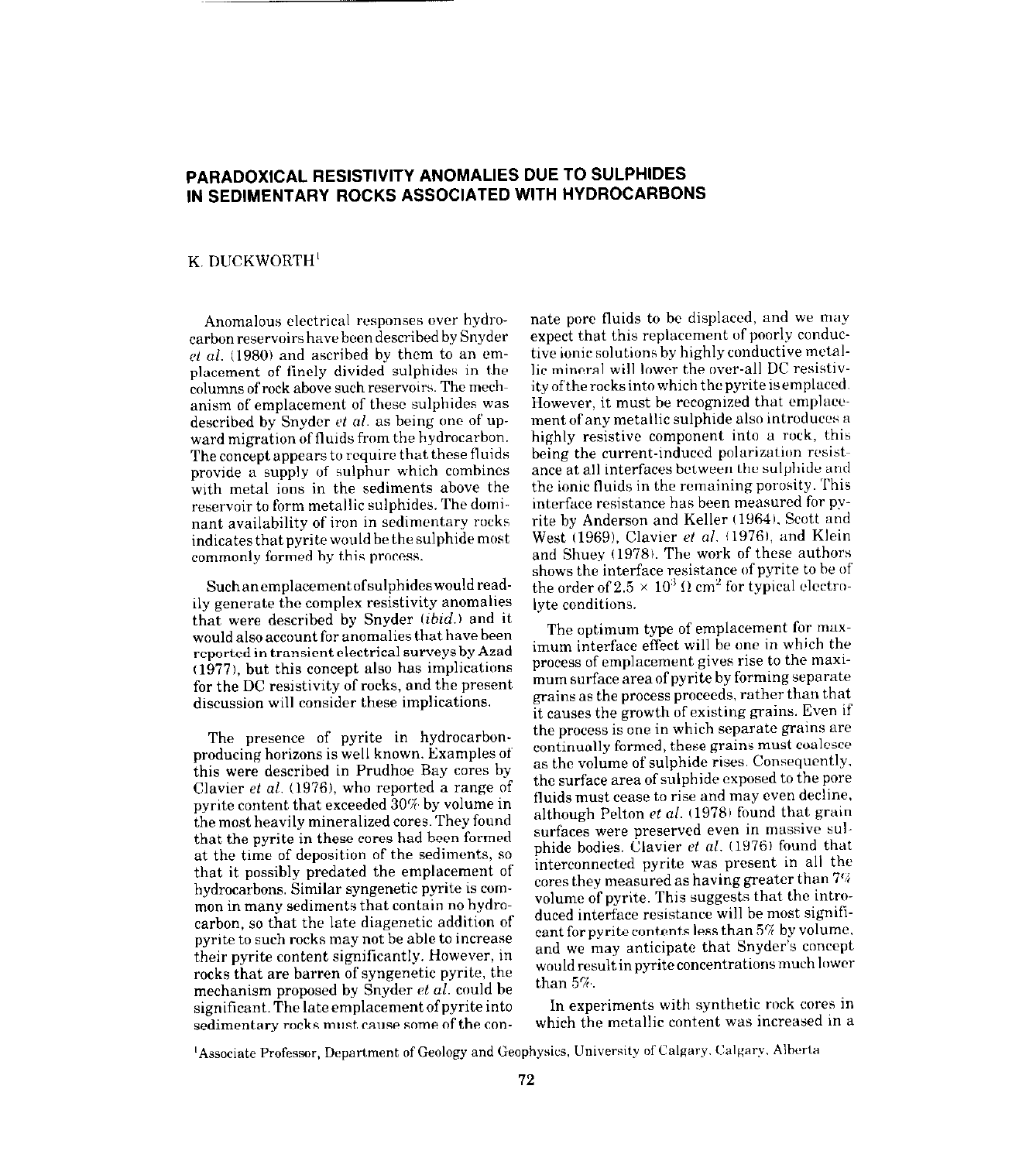manner that simulated the formation of new, separate mineral grains, McEuen et al. (1959) found that, as metallic content was increased from zero to  $4\%$  of the solid volume, the resistivity of their synthetic cores increased by approximately  $25\%$ . Above  $4\%$  of metallic content, the resistivity declined again but did not drop back to the resistivity of the cores containing no metal until 12% bysolidvolumeofmetal wasreached. In these experiments the metal was not introduced into pre-existing pores as it would be in a natural system and, as a consequence, excess metal had to be used to achieve an effective area of contact between metal and pore fluid. Thus, we may expect that in a natural system muchsmallervolumesofmetallicmineralcould achieve these same effects.

This effect of increased resistivity for lowvolume fractions of metallic mineral was also reported by Scott and West (1969) for synthetic rock specimens of very high resistivity.

It appears that this effect can be explained as a result of the dominance of the rise of resistance due to surface effects over the reduction of resistance due to the replacement of connate fluid by sulphide. This dominance can occur only at low sulphide volumes, when new grain formation causes surface area to rise significantly without a correspondingly significant replacement of fluids.

A good illustration of the ability of interface resistance to dominate the effect of replacement of fluid by metal was provided by the experiments of Saydam and Duckworth (1978) into the use of thin sheets of stainless steel to simulate polarizable mineral veins. The low-frequency  $\sim 0.1$  Hz) resistivity of a tank of sodium chloridesolutionrosesignificantlywhenthinsheets ofstainless steel were introduced into the tank. Simulationofthebehaviourofvariouselectrode arrays traversing over an outcropping vein resulted in response profiles that were identical in form and similar in amplitude to theoretical curves published by Van Nostrand and Cook (1966) for perfectly resistive vein-like bodies. Confirmation that this high resistance was a polarized surface effect was provided by repeating the profiles at a frequency of 20 hz, at which frequency the profiles closely resembled the perfectly conductive vein cases published by Van Nostrand and Cook. A similar dramatic change ofinterfaceimpedance with increaseoffrequency was shown by the work of Klein and Shuey (1978), who demonstrated that the surface im-

pedance of pyrite declines by approximately an order ofmagnitude as frequency increases from 0.001 to 0.5 hz.

In their investigation of Prudhoe Bay cores. Clavier et al. (1976) found that for cores containing less than 5%, pyrite the measured porosities, when used in Archie's formula, predicted the measured bulk resistivity of the cores very closely. They interpreted this to mean that the presence of pyrite did not affect the resistivity of those cores. However, an alternative interpretation is possible: that at low-volume fractions of pyrite the surface resistance is dominant, so that the pyrite behaves as just another nonconductive component ofthe rock. Thus, we may expect that current will flow in the measurable porosity and that Archie's Law will hold. However, the emplacement of that pyrite must have reduced the porosity of those cores, so that in this sense the resistivity of the cores was changed by the pyrite. Thus, the results reported by Clavier *et al.* appear to confirm the resistive nature of a pyrite emplacement of low volume.

We can see that this effect of increased bulk resistivity due to low-volume contents of sulphide suggest that the concept of late emplacement of sulphides into previously barren sediments above a hydrocarbon reservoir could lead to a resistivity contrast between the rocks on and off the reservoir. The initial effect of the emplacement would be to cause a resistivity high over the reservoir. However, given sufficient time, the sulphide content of the sediments might reach a volume at which the lowering of resistivity due to replacement of connate fluid by sulphide would dominate the resistive surface effects and, consequently, produce a resistivity low over the reservoir. Thus, young reservoirs might be identified by high-resistivity columns of sediments above them, while old reservoirs might be accompanied by columns of low-resistivity rocks. We may also infer that, because the concept of an altered column above the reservoir requires that sulphide contents decline as we move off the reservoir, a halo of high resistivity might be found to exist around the low resistivity directly over an old reservoir. If the rocks above a reservoir contain a significant amount of syngenetic sulphides, it becomes more probable that Snyder's concept would lead to a reduction of resistivity over both young and old reservoirs.

Ifthese effects on the bulk resistivity of rocks exist, they will certainly be subtle and will be

I